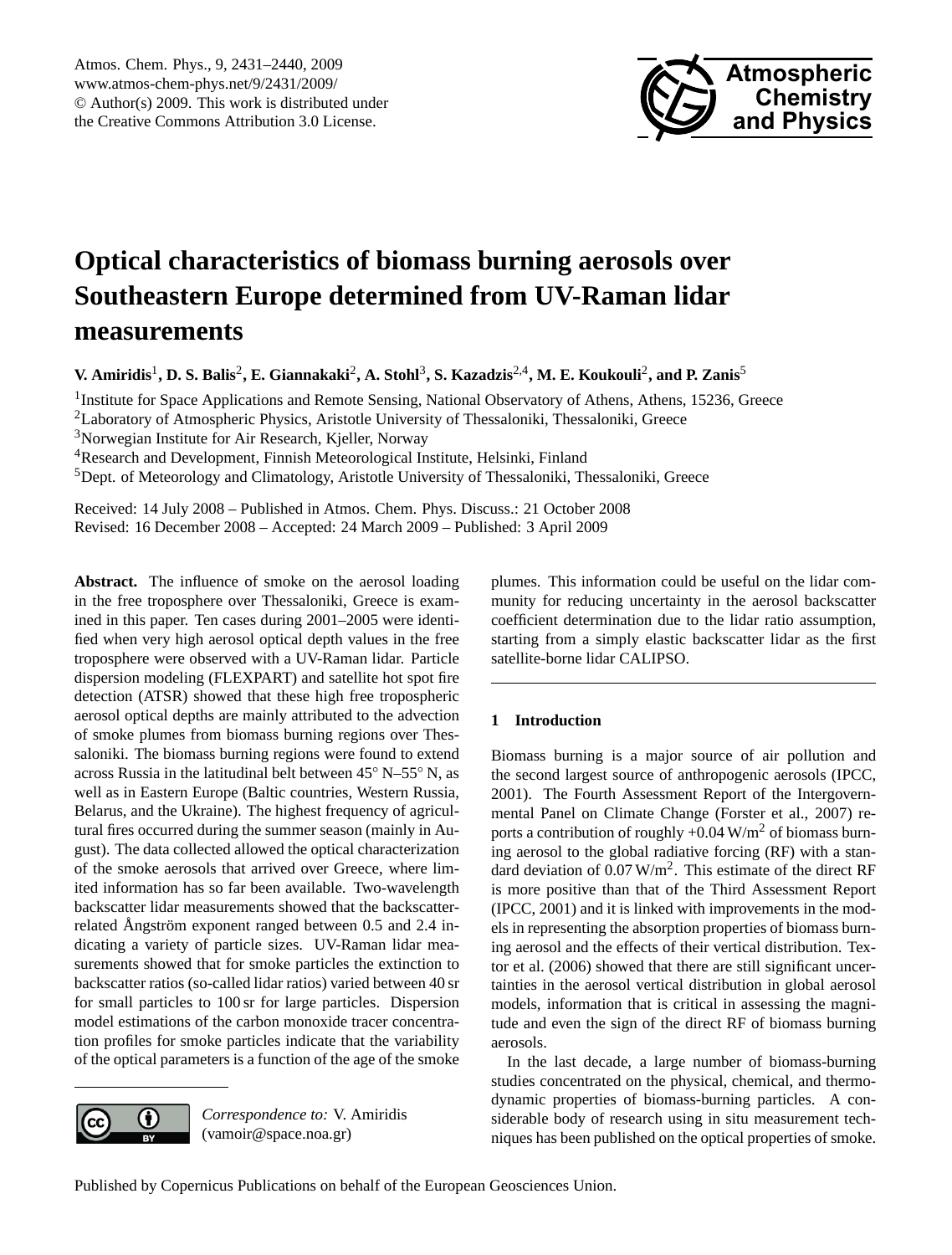This includes the analysis of laboratory burns (Patterson and McMahon, 1987) and intensive field campaigns involving large-scale forest fires in the North America (Hobbs et al., 1996), as well as over Brazil (Andreae et al., 1996; Kaufman et al., 1998) and over Africa (Eck et al., 2001). Finally, smoke studies using remote-sensing techniques have included ground-based sun photometry (Kaufman et al., 1992) and quantitative inversions of satellite imagery for smoke optical properties (Ferrare et al., 1990). A detailed review of biomass burning literature is presented in Reid et al. (2005a, b).

Studies mentioned above are referring to laboratory, insitu and columnar sunphotometric measurements mainly of fresh smoke. Smoke particles from biomass burning change rapidly in size and composition after being emitted into the atmosphere (Westphaal and Toon, 1991; Liousse et al., 1995; Hobbs et al., 1997; Reid et al., 1998). There are a variety of mechanical, chemical and thermodynamic processes that can alter smoke properties. Under most circumstances, measurements of the characteristics of fresh smoke plumes and laboratory burns cannot be assumed to be applicable to the aged smoke that is of greatest interest when studying its radiative effects or its impact on regional air quality (Reid et al., 2005a). Evidence suggests that most particle growth in size and mass occurs on fairly short time scales (Abel et al., 2003; Reid et al., 1998). Excluding scavenging processes, studies on smoke particle evolution and growth have focused on Brownian coagulation in dispersing plumes, and gas-toparticle conversion and exchange (e.g., Turco and Yu, 1997). These calculations indicate that after a plume has dispersed into a regional haze or is undergoing long-range transport, particle coagulation is the significant mechanism for particle growth over long enough timescales. If this evolution of smoke particles is not properly accounted for, large errors may result in calculations of their RF on regional and global scales (Müller et al., 2005)

For an accurate smoke characterization, first the smoke particles have to be identified in a non-mixed aerosol state and that can only be achieved by studying lofted smoke layers in the free troposphere on the basis of long-term observations by means of lidar technique. Up to date, only few lidar studies investigated the optical, radiative (Wandinger et al., 2002; Balis et al., 2003) and microphysical properties (Müller et al., 2005) of smoke particles in lofted layers. Mattis et al. (2003) reported on strongly enhanced values of particle backscattering and extinction in the free troposphere over Germany in spring/summer of the year 2003, when a large-scale event of free tropospheric transport of biomass burning particles from Siberia occurred. The above mentioned studies were based on Raman lidar observations carried out in the framework of the European Aerosol Research Lidar Network (EARLINET) (Bösenberg et al., 2003). Ground-based lidar measurements of particle optical properties with high spatial and temporal resolution give detailed information on the occurrence, extent and development of aerosol structures. EARLINET can follow the evolution of smoke plumes from Siberia and Russia over the European continent and report on changes of the optical properties of these particles with age.

Forest fires in Russia are a major source of pollution in the Northern Hemisphere (Wotawa et al., 2001). For that reason, there has been increased interest in recent years to assess the impact of these fires on climate (e.g. Kasischke and Bruhwiler, 2003). According to an investigation of the spatial and temporal occurrence of fires in croplands based on MODIS (Moderate Resolution Imaging Spectroradiometer) active fire product (Koronzi et al., 2006), the Russian Federation was found to be the largest contributor to agricultural burning globally during the period 2001 to 2003, producing 31–36% of all agricultural fires. This globally highest concentration of agricultural fires, found to be extended across Russia in the latitudinal belt between  $45° \text{ N} - 55° \text{ N}$  during the spring (April–May), as well as in Eastern Europe (Baltic countries, western Russia, Belarus, and the Ukraine) during the late summer (August).

In this study we present analyses of smoke optical properties measured over Southeastern Europe based on measurements of the EARLINET lidar station of Thessaloniki during ten episodes of very high free tropospheric aerosol optical depths (AOD) caused by the advection of air masses over Greece, mainly from biomass burning agricultural regions in Russia and Ukraine. In Sect. 2 we describe the instrumentation and the dispersion modeling tools used. Section 3 presents a smoke case study as an example of the analysis followed for all the days of our smoke measurements. The variability of the optical properties is then attributed to smoke ageing by coagulation leading to variable observed mixing state and size distribution of the agricultural fire aerosol investigated. Finally, our conclusions are given in Sect. 4.

#### **2 Instrumentation and methods**

## **2.1 Description of the lidar system and lidar data processing**

At the Laboratory of Atmospheric Physics (LAP) (50 m above sea level), Aristotle University of Thessaloniki, a 355 nm Raman-backscatter lidar is used to perform continuous measurements of suspended aerosols particles in the Planetary Boundary Layer (PBL) and the lower free troposphere (FT). It is based on the second and third harmonic frequency of a compact, pulsed Nd:YAG laser, which emits pulses of 300 and 120 mJ at 532 nm and 355 nm, respectively, with a 10 Hz repetition rate (more technical details can be found on: Balis et al., 2000; Amiridis et al., 2005). The optical receiver is a 500 mm diameter telescope. The LAP lidar was successfully intercompared with other EARLINET instruments showing on the average an agreement of better than 5% for heights above 2 km in the backscatter coefficient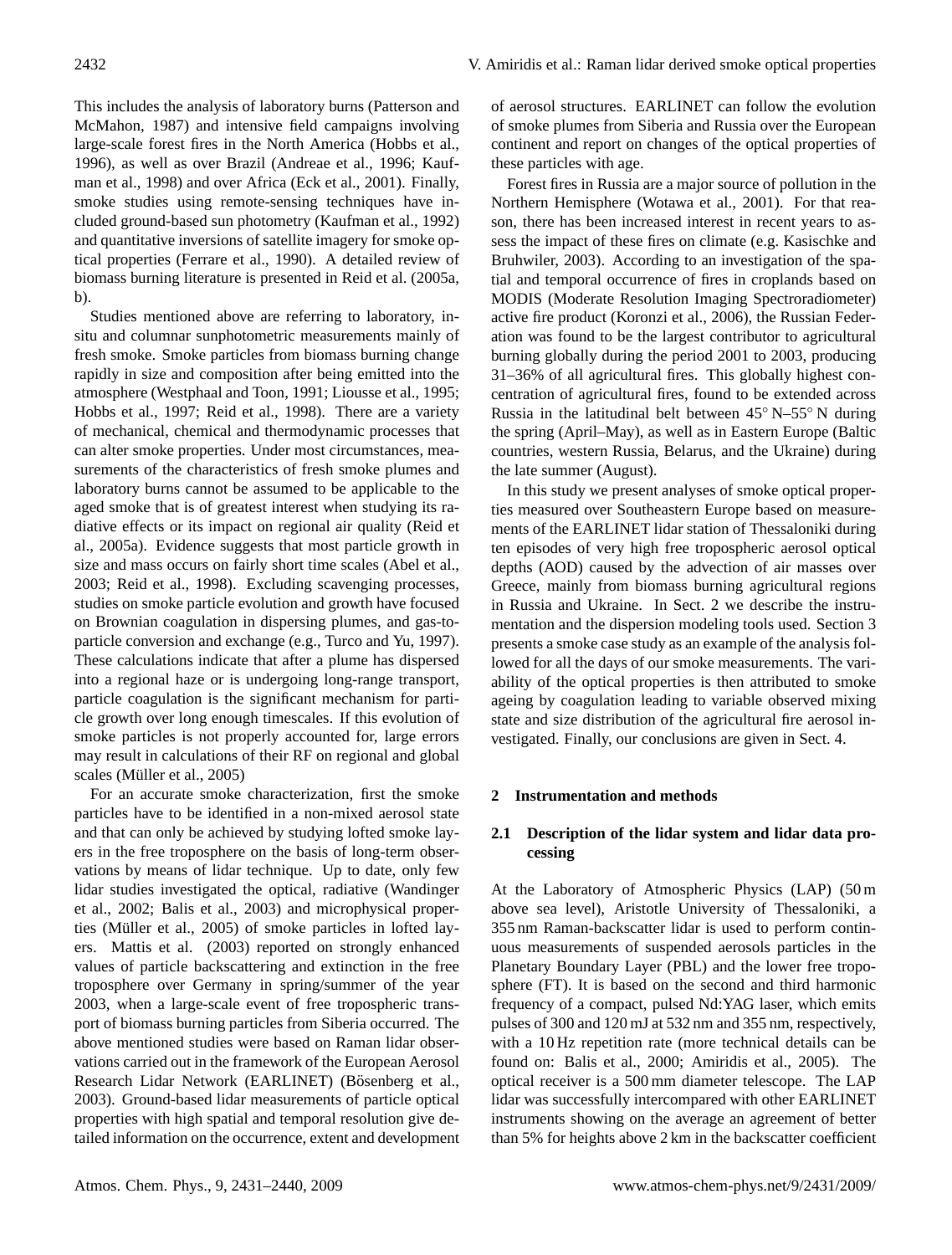(Matthias et al., 2004). The lidar-data handling procedures that are routinely used at LAP for the application of Fernald-Klett and Raman retrieval methods were successfully tested by two algorithm intercomparisons that took place during the EARLINET project (Böckmann et al., 2004; Pappalardo et al., 2004) and include error estimates for all participating groups. According to these studies the mean deviation from the solution in the determination of the backscatter coefficient with the Klett method was 5.5% at 355 nm and 2.9% at 532 nm, while the mean deviations from the solution for extinction at 355 nm with the Raman method was within 10% and 20% for boundary layer aerosol, reaching although even 40% for lofted layers, and for the solution of backscatter within 10% for all heights. The incomplete overlap between the laser beam and the receiver field of view affects significantly lidar observations of particle optical properties in the near-field range. At LAP we apply an overlap correction based on a technique proposed by Wandinger and Ansmann (2002), down to the height where the overlap function is equal to 0.5. This correction allows extending the profile in most cases down to 1000–1500 m above sea level. An application of this methodology and its experimental verification is presented in Balis et al., (2002).

# **2.2 Particle dispersion model and satellite hotspot detection**

To simulate transport processes, we employed the Lagrangian particle dispersion model FLEXPART (version 6.3) (Stohl et al., 1998; Stohl et al., 2005). Information on FLEX-PART can be obtained via the internet at [http://transport.](http://transport.nilu.no/flexpart) [nilu.no/flexpart.](http://transport.nilu.no/flexpart) FLEXPART was driven here by operational analysis data from the European Centre for Medium-Range Weather Forecasts (ECMWF) model. The ECMWF data had 60 model levels and  $1 \times 1$  degree global resolution. For the emission inputs for carbon monoxide, nitrogen oxides and sulfur dioxide, the Emission Database for Global Atmospheric Research (EDGAR) version 3.2 emission inventory for the year 2000 (fast track) on a  $1 \times 1$  degree grid was used. Backward simulations were performed for 500-m intervals along a vertically stacked array at the location of our surface station for times when particularly interesting measurements were obtained (see [http://zardoz.nilu.no/](http://zardoz.nilu.no/~andreas/EARLINET/)∼andreas/ [EARLINET/\)](http://zardoz.nilu.no/~andreas/EARLINET/). Every simulation consists of 40 000 particles released in the volume of air sampled. The backward simulations were done with full turbulence and convection parameterizations. The mathematical theory of these computations is described in Seibert and Frank (2004), and an application to aircraft measurements was presented by Stohl et al. (2003). The model output is a sensitivity field of emission fluxes, which were stored on a 3-D grid with three altitude levels (0–100 m, 100–3000 m, and above) and a horizontal resolution of  $1 \times 1$  degree globally  $(0.5 \times 0.5$  degree resolution in a nest over the area of most interest). The emission sensitivity in the 0–100 m layer is of high interest since emissions typically occur at or near the ground. By multiplying the emission sensitivity value with the emission flux, a gridded source contribution field is obtained which, after spatial integration, yields a mixing ratio at the measurement site.

For estimating the smoke emission for the fires under study, we used fire count data from the low resolution Along Track Scanning Radiometers ATSR-2 onboard the ERS-2 satellite (2000-2002) and AATSR onboard ENVISAT (2003- 2005). ATSR allows the detection of active fires using its thermal infrared channel centered at  $3.7 \mu$ m. ATSR data was obtained from the Ionia website of European Space Agency, ESA [\(http://dup.esrin.esa.int/ionia/wfa/index.asp\)](http://dup.esrin.esa.int/ionia/wfa/index.asp). Hotspot data used in this study were calculated with the version 2 algorithm that uses a detection threshold of 308◦K (Dozier, 1981).

Following Seiler and Crutzen (1980) the emissions of carbon monoxide (CO) from the fires were estimated. CO is often used as a tracer for long-range pollution transport and will be used here to identify when and at what altitudes the atmosphere above Thessaloniki was affected by fire emissions. CO emissions were calculated using the equation:

$$
E = A B a b \tag{1}
$$

where A is the area burned  $(m^2)$ , B is the biomass per area  $(kg/m<sup>2</sup>)$ , *a* is the fraction of the biomass consumed by the fire, and  $b$  is the CO emission factor (g/kg). Every detected fire was linked to a certain land cover type, using a global land cover classification with a resolution of 1 km (Hansen et al., 2000), for which a certain biomass per area was assumed. The largest uncertainty in this calculation is the area burned for a detected hot spot, here taken to be 600 ha. Since this number is more or less arbitrary for the ATSR data, the resulting tracer concentrations are rather qualitative. The emission calculations (but based on MODIS hot spot data) are described in detail in Stohl et al. (2007).

## **3 Results and discussion**

Regular aerosol extinction and backscatter measurements using a UV Raman lidar have been performed from January 2001 to December 2005 at Thessaloniki, Greece, in the framework of the EARLINET project. Dispersion model simulations showed that for ten days of our lidar measurements, smoke was advected over Thessaloniki from regions with strong fire activity in Eastern Europe and Russia. These dates of smoke presence and the main source of particles are presented in Table 1. The height ranges of smoke layers are additionally denoted in Table 1 along with the lidar derived mean values and standard deviations of optical parameters for the specific layers, namely the AOD, the mean lidar ratio and the mean backscatter related Ångström exponent.

Figure 1 shows an aggregate plot of all ATSR and AATSR fire detections for the ten days of the lidar measurements. Location of the burning regions was also verified by the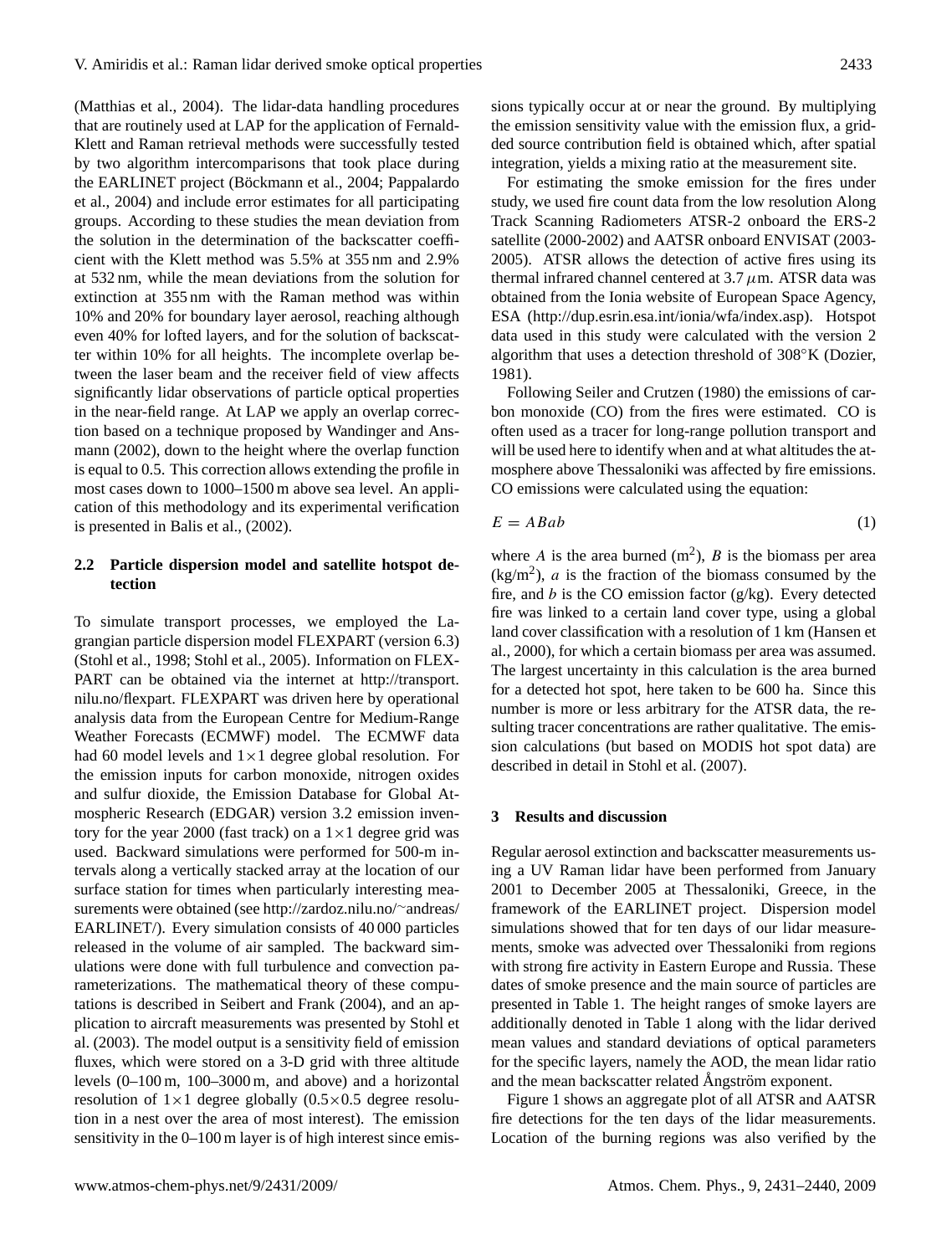**Table 1.** Dates of smoke presence over Thessaloniki, as indicated by the synergy of lidar measurements and dispersion modeling. The source of smoke particles is denoted along with the height range of smoke layers and the lidar derived optical parameters, namely the AOD, the mean lidar ratio and the mean backscatter-related Ångström exponent along with the sandard deviation of these values from vertical averaging.

| Date        | Source         | Height range [km] | AOD  | $LR$ [sr] | Ångström        |
|-------------|----------------|-------------------|------|-----------|-----------------|
| 12 Jul 2001 | Russia         | $2.12 - 3.83$     | 0.47 | $86+2$    | $1.39 \pm 0.02$ |
| 16 Jul 2001 | Russia         | $1.28 - 2.30$     | 0.25 | $71 + 8$  | $1.57 \pm 0.13$ |
| 9 Aug 2001  | Ukraine        | $1.67 - 3.47$     | 0.74 | $56 + 1$  | $1.71 \pm 0.26$ |
| 16 Aug 2001 | <b>Ukraine</b> | $1.64 - 4.22$     | 0.71 | $78 + 14$ | $1.41 \pm 0.08$ |
| 20 Aug 2001 | Russia         | $2.42 - 4.73$     | 0.31 | $50+1$    | $1.80 \pm 0.06$ |
| 8 Jul 2002  | Russia         | $2.45 - 3.77$     | 0.20 | $76 + 3$  | $1.76 \pm 0.05$ |
| 22 Aug 2002 | Ukraine        | $2.63 - 4.10$     | 0.20 | $39 + 12$ | $2.20 \pm 0.21$ |
| 28 Jul 2005 | Russia         | $1.67 - 3.14$     | 0.52 | $69 + 12$ | $1.98 \pm 0.15$ |
| 1 Aug 2005  | Russia         | $2.21 - 3.17$     | 0.22 | $94 + 5$  | $0.78 \pm 0.25$ |
| 12 Sep 2005 | Russia         | $2.06 - 3.56$     | 0.28 | $53 + 6$  | $1.29 \pm 0.22$ |
|             |                |                   |      |           |                 |



**Fig. 1.** Location of fires for the ten days of lidar measurements over Thessaloniki as detected by ATSR. Symbols indicate the dominant land cover where the detection occurred.

MODIS Fire Product [\(http://modis-fire.umd.edu/products.](http://modis-fire.umd.edu/products.asp) [asp,](http://modis-fire.umd.edu/products.asp) not shown here). Symbols indicate the dominant land cover where the detection occurred based on a global land cover classification with a resolution of 300 m derived from the European Space Agency's Global Land Cover service for the production of global land-cover map for the year 2005, using ENVISAT MERIS Fine Resolution (300m) data that replaced the GlobCover2000 product which had 1km resolution [\(http://dup.esrin.esa.int/projects/-summaryp68.asp\)](http://dup.esrin.esa.int/projects/-summaryp68.asp). Figure 1 strongly suggests that smoke particles discussed in this paper were produced mainly by agricultural burning activities.

To explore whether the observed aerosols in our lidar profiles were advected over Thessaloniki from the agricultural fires mentioned, the Lagrangian particle dispersion model FLEXPART was used. A case study example for the 20th August 2001 (18:00 UTC) is presented here to describe the analysis followed for the ten days used in this work. In Fig. 2

Column-Integrated emission sensitivity in global domain for Thessaloniki\_010820

Start time of sampling 20010820 180000 End time of sampling 20010820.180000 Upper release height 3000 m Lower release height 2500 m Meteorological data used are from ECMWF



**Fig. 2.** Emission sensitivity obtained from the 20-day backward simulation with FLEXPART for the layer between 2500 and 3000 m on the 20th of August 2001 at 18:00 UTC. The column vertical emission sensitivity is shown. Numbers represent the days backward in time as plotted at the retroplume centroid location. Hot spots detected by ATSR are superimposed (black circles) only in grid cells where the daily column-integrated emission sensitivity on the very day of the hot spot identification is above 8 ns m/kg, indicating the significant possibility of smoke advection.

the column-integrated emission sensitivity obtained from the backward simulation with FLEXPART for the height range 2.5–3.0 km over Thessaloniki (corresponding simulations were done for all other 500 m intervals up to 10 km altitude) is presented along with the hot spots detected by ATSR, representing the position of fires as black dots. FLEXPART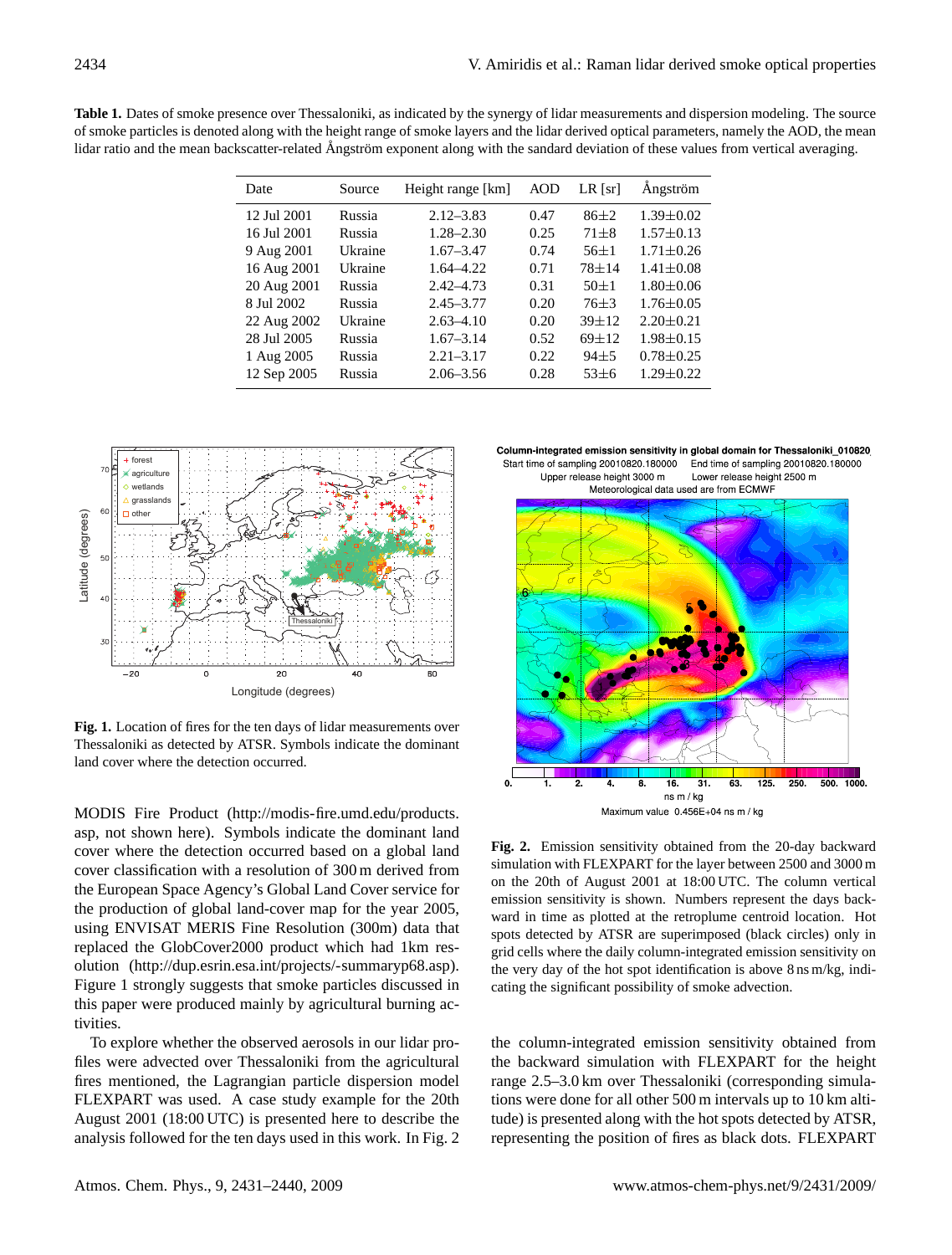

**Fig. 3.** Carbon monoxide concentration vertical profile over Thessaloniki for 20th of August 2001 at 18:00 UTC, from FLEXPART simulations. Model calculations were performed considering CO emissions only from fire hotspots detected by ATSR. The age of CO is indicated by the color bar.

was run backward in time from the smoke layers over Thessaloniki, as those detected by the lidar profiles. According to Fig. 2 for the 20th of August 2001, the vertically integrated emission sensitivity shows a maximum over Bulgaria and Ukraine, where the retroplume was located approximately on days 1 and 2, backward in time. As one can see in Fig. 2, the regions with the largest emission sensitivity are regions with strong fire activity. The hot spots detected by ATSR are superimposed on the column-integrated emission sensitivity map only in grid cells where the daily column-integrated emission sensitivity on the very day of the hot spot identification is above 8 ns m/kg, indicating the significant possibility of smoke advection.

To estimate the age of the smoke air mass detected by our lidar measurements, FLEXPART simulations have been used for the estimation of a carbon monoxide (CO) tracer profile over Thessaloniki. An example is presented in Fig. 3 for the 20th of August 2001 at 18:00 UTC. CO concentration profiles have been estimated with the assumption of CO emissions originating only from fires. Based on ATSR hotspot detection, CO emissions were calculated using Eq. (1). For these calculations we have assumed a fraction of the biomass consumed by the fire equal to 600 ha/hotspot, which in gen-



**Fig. 4.** Lidar derived vertical profiles of the extinction coefficient at 355 nm, the backscatter coefficients at 355 and 532 nm along with the lidar ratio at 355 nm and the backscatter-related Angström exponent measured at Thessaloniki on 20th of August 2001, between 18:24 and 19:18 UTC.

eral is considered a low estimation. This value was subjectively determined, since no information on how much area was actually burned per detected hotspot is available. The uncertainties in CO fire emissions in our calculations are even larger due to the limited capability of ATSR to correctly detect agricultural fires. For these two reasons, the final simulated CO vertical distributions from biomass burning activities used in this study might be rather low in absolute concentration terms. However, under-estimation of CO should not affect our study, since in the following we will use only relative differences between the ten days of simulations. This under-estimation must be of common magnitude for all cases examined due to the linearity of Eq. (1) and changes in the constant parameters assumed would only scale CO concentrations to higher values, affecting only the absolute values of the simulated relative vertical distributions.

For the ten days of the smoke advection over Thessaloniki as indicated from dispersion calculations, we have calculated the extinction and backscatter coefficient profiles from the measured Raman lidar signal at 355 nm and the elasticbackscatter signals at 355 and 532 nm. As an example we present in Fig. 4 these profiles together with the derived lidar ratio at  $355$  nm and the backscatter-related Ångström exponent (calculated from 355 and 532 nm backscatter coefficients) for the 20th of August 2001, between 18:24 and 19:18 UTC. The error bars indicate statistical errors corresponding to signal averaging. The backscatter maximum at both wavelengths for that case was observed within the 1.5 and 4.5 km height range. This aerosol layer showed quite a stable maximum during the measurement period. The lidar ratio was almost constant with an average value of 47.6±4.6 sr. The lack of significant vertical variability of the lidar ratio suggests the presence of aerosol of the same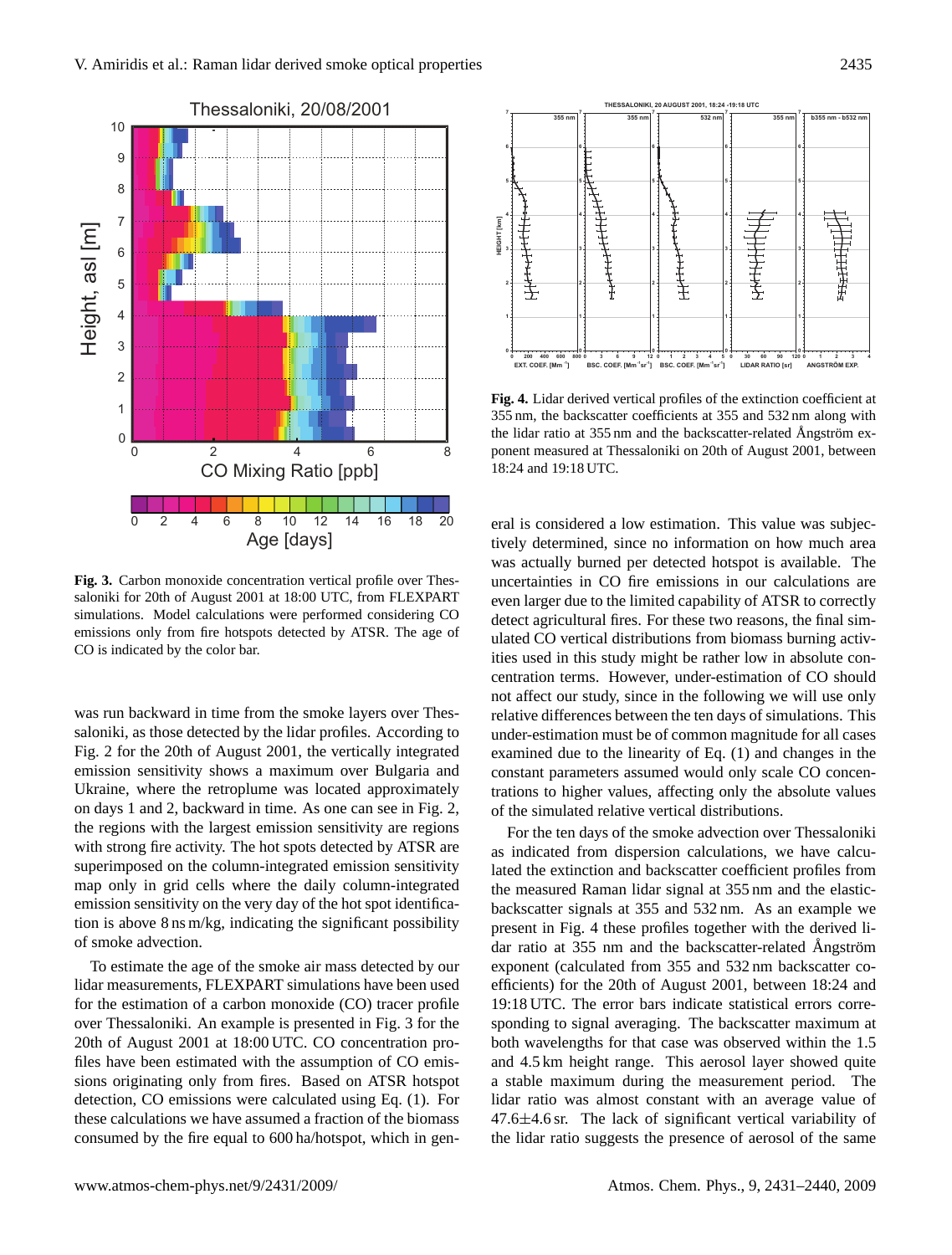

**Fig. 5.** Lidar derived vertical profiles of the extinction coefficient at 355 nm, the backscatter coefficients at 355 and 532 nm along with the lidar ratio at 355 nm and the backscatter-related Ångström exponent measured at Thessaloniki for ten days that smoke presence was detected. Black lines correspond to the complete vertical profile measured for each day while height ranges indicated with different colour correspond to the smoke layers.

type throughout this layer. Backscatter-related Angström exponent for the same height range was found to be equal to  $2.25\pm0.16$ . Hence the lidar profiles, the dispersion modeling results shown in Figs. 2 and 3 and additional trajectory analysis (not shown here) confirmed that air masses in the height region between 1.5 and 4.5 km originated solely from regions with biomass burning activity, suggesting the presence of smoke particles in the free troposphere over Thessaloniki.

The above presented analysis for the 20th of August 2001 was repeated for the entire ten day data-set discussed in this paper, where smoke advection over Thessaloniki was strongly indicated by the synergy of lidar measurements and dispersion modeling. Vertical profiles of the extinction coefficient (355 nm), backscatter coefficient (355 and 532 nm), lidar ratio (355 nm) and backscatter-related Angström exponent (355/532 nm) referring to smoke particles for the days discussed are presented in Fig. 5. The dates follow the same colour-code as the profiles on the figure. Smoke layers, as they have been identified by emission sensitivities calculated for different arrival heights above the station, are indicated with different colour for each day. Only the smoke layers are indicated with colours, while black lines correspond to the complete vertical profile measured for each day. The lidar ratio for smoke particles found to vary between 32 and 103 sr. The backscatter-related Angström exponent ranged between 0.5 and 2.4. It has to be emphasized here, that backscatterrelated Ångström Exponent values presented in this paper are not directly retrieved by measurements, since the backscatter profile at 532 nm used for the calculations is retrieved after



**Fig. 6.** Vertical mean values of the lidar ratio at 355 nm versus weighted mean age of the carbon monoxide tracer, calculated for height ranges of smoke presence.

the assumption of an unknown vertically constant lidar ratio. However, even if affected by a large uncertainty due to lidar ratio assumption, backscatter-related Ångström Exponent can still provide an indication about the size of the particles.

The variability of the lidar ratio and backscatter-related Ångström exponent for smoke particles cannot be attributed to different source characteristics, since for the case studies discussed here the main and common source of smoke is the agricultural fires in Russia and Ukraine. In this region, farmers burn each year the crop stubble off recently harvested fields in anticipation of the next sowing. The variability of the optical parameters can be attributed to the fact that the fire regions were located in variable distances from Thessaloniki which affects the optical characteristics of the observed smoke aerosols due to different ageing processes, depending also to the meteorological conditions responsible for the speed of the smoke plume.

To investigate the variability of the lidar derived optical parameters during the days of our interest we attempted to estimate the relative age of the air mass, by calculating weighted averages of the CO age over Thessaloniki from the model estimated vertical profiles based on fire emissions (shown in Fig. 3 for the example of 20th of August 2001). Only the height ranges with smoke presence identified both by lidar measurements and FLEXPART simulations were considered. For the calculation of the mean age of CO from biomass burning activities, the CO concentrations were used as weights. Calculated age averages are plotted against vertical mean values of the lidar ratio binned at 0.5 km in Fig. 6. A correlation of the order of 0.77 was found for the vertical mean values of the lidar ratio and the relative age of the air mass. This figure suggests that the lidar ratio for smoke particles under investigation is a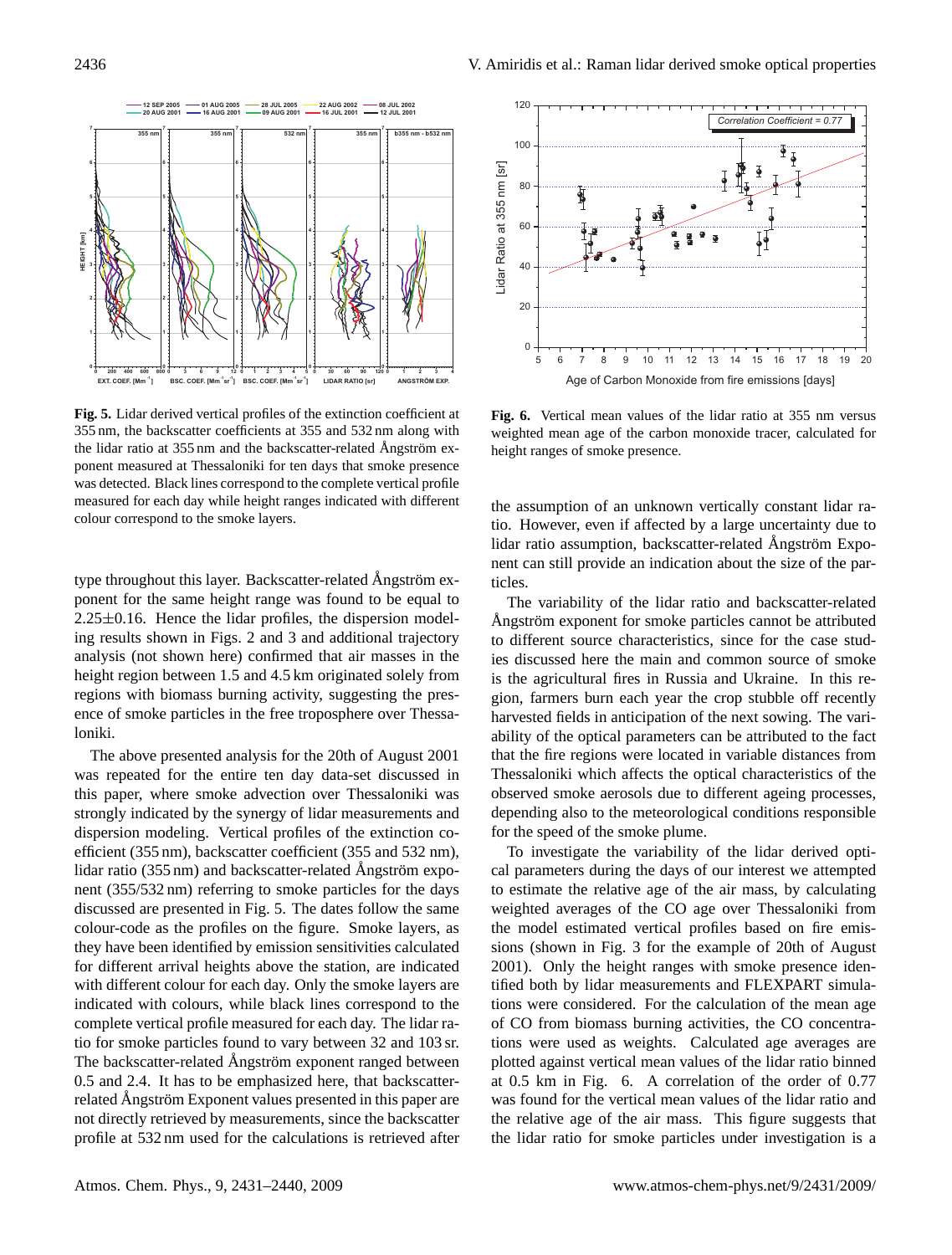function of the age of the particles. In general, the lidar ratio can be calculated by Raman lidars that can perform independent measurement of backscatter and extinction profiles (Ansmann et al., 1992) and High Spectral Resolution Lidars (HSRL) (Fiocco et al., 1971). However, most lidars used in aerosol research are elastic-backscatter lidars and in that case, the lidar ratio is an important parameter for the determination of the particle backscatter coefficient from the elastic-backscatter signal alone. New space-borne missions like the Cloud-Aerosol Lidar and Infrared Pathfinder Satellite Observation (CALIPSO) need the lidar ratio information to invert the elastic-backscatter signals to reliable backscatter profiles. The lidar ratio for backscatter lidar inversions is usually being hypothesized based on aerosol type assumption. Usually, the aerosol type is assumed based on synergetic satellite data and modeling aerosol source estimations (for e.g. air-mass trajectories). Additional lidar parameters measured, like the depolarization ratio and the backscatterrelated Ångström exponent (for multi-wavelength backscatter lidars) could be synergistically used to characterize the aerosol type. However, the choice of a representative constant lidar ratio for a specific aerosol type could be a large source of uncertainty in backscatter retrievals. As we are showing here, the lidar ratio is variable for smoke particles, depending mainly on the age of the air mass. Specifically for the case of smoke particles, Reid et al. (1998) suggested that if just one optical property of the particles is measured, then some of the other properties of the particles, such as particle size distribution parameters and single-scattering albedo, can be deduced. In this paper we apply this suggestion for the lidar ratio. For smoke particles and in the case of elasticbackscatter lidar (e.g. CALIPSO), one can estimate the age of the air mass from model runs (e.g. the age of the CO tracer) and then, assume a specific value for the lidar ratio based on the aerosol type. In this paper we demonstrated that the lidar ratio for smoke under investigation vary with the age of the air mass. The choice of the lidar ratio for the retrieval of backscatter profiles from multi-wavelength backscatter lidars can be improved using relationships extracted by groundbased Raman lidar measurements of a specific aerosol type like the one presented in Fig. 6. However, we have to mention that the choice of the lidar ratio is more complicated in mixed aerosol states. The state of mixing and the age of the air mass are the reasons that the lidar ratio is not constant since this parameter is dependent on the size distribution and the refractive index. Only in a well defined aerosol layer of a specific type, the lidar ratio can be assumed based on groundbased Raman lidar measurements.

In regard to the smoke aerosol size, there is strong evidence from observations of biomass-burning plumes in different regions of the world that particles grow in size during the ageing of the plumes, (e.g., Fiebig et al., 2003). Processes that lead to the increase of particle size are, gas-toparticle conversion of inorganic and organic vapors (Reid and Hobbs, 1998; Reid et al., 1998), condensation of large

organic molecules from their gas phase in the first few hours of ageing (Reid and Hobbs, 1998; Pósfai et al., 2004), particle growth due to coagulation (Westphal and Toon, 1991; Fiebig et al., 2003), and photochemical and cloud-processing mechanisms. Liousse et al. (1995) found a significant increase of particle size with age of plumes that originated from savannah fires in Ivory Coast in Africa. A decrease of the Angström exponent  $(450-550 \text{ nm}$  wavelength), which is equivalent to an increase of particle size was observed for fires in tropical forest and cerrado during SCAR-B campaign (Reid et al., 1998). In situ observations showed that Angström exponents were on the order of  $2.2 \pm 0.2$  for fresh smoke and  $1.2 \pm 0.2$  for aged smoke.

The values for aged smoke are very similar to the values reported here for the backscatter-related Angström exponent (355–532 nm wavelength) calculated from lidar observations. As we already mentioned, the backscatter-related Angström exponent values presented in this paper are not directly retrieved by measurements, since the backscatter profile at 532 nm used for the calculations is retrieved after the assumption of an unknown vertically constant lidar ratio. However, backscatter-related Ångström exponent values were validated against the extinction-related Angström exponent values taken from sunphotometric measurements (350–400 nm), showing a correlation coefficient of 0.94 for the 10 studied cases and as such they are considered trustworthy. We have to additionally mention that CALIOP lidar instrument on board of CALIPSO satellite aims to provide backscatter-related Angstrom Exponent values in a global scale operating with 2 backscatter channels. In this paper, we demonstrate the potential of a ground-based lidar to provide Lidar Ratios to be used by the space-borne lidar. Providing a possible relationship between Lidar Ratio and backscatter-related Angstrom Exponent for specific aerosol types, CALIPSO's algorithms could improve their retrievals by choosing an appropriate lidar ratio for the retrievals based on its own CALIPSO estimations of the backscatter-related Ångström exponent.

In Fig. 7 we present the vertical mean values of the lidar ratio (up) and the weighted mean age of the air mass (down) against our estimated backscatter-related Ångström exponent values, binned at 0.5 km. A shift of particle size toward larger values is indicated by Fig. 7, since Ångström exponents decrease with the age of the air mass. This can be attributed to a systematic shift of particle size toward larger values with increasing distance from the source of fires. Additionally, lidar ratios are larger for larger particles. Lidar observations of an aged biomass-burning plume that had originated from western Canada in 1998 and which was observed over Germany during the Lindenberg Aerosol Characterization Experiment (LACE) 98 showed that the Angström exponent was as small as 0.06 which indicates well-aged smoke particles even larger than the ones found in this study (Fiebig et al., 2002; Wandinger et al., 2002). Dual-wavelength Raman lidar observations of Siberian forest fire smoke were carried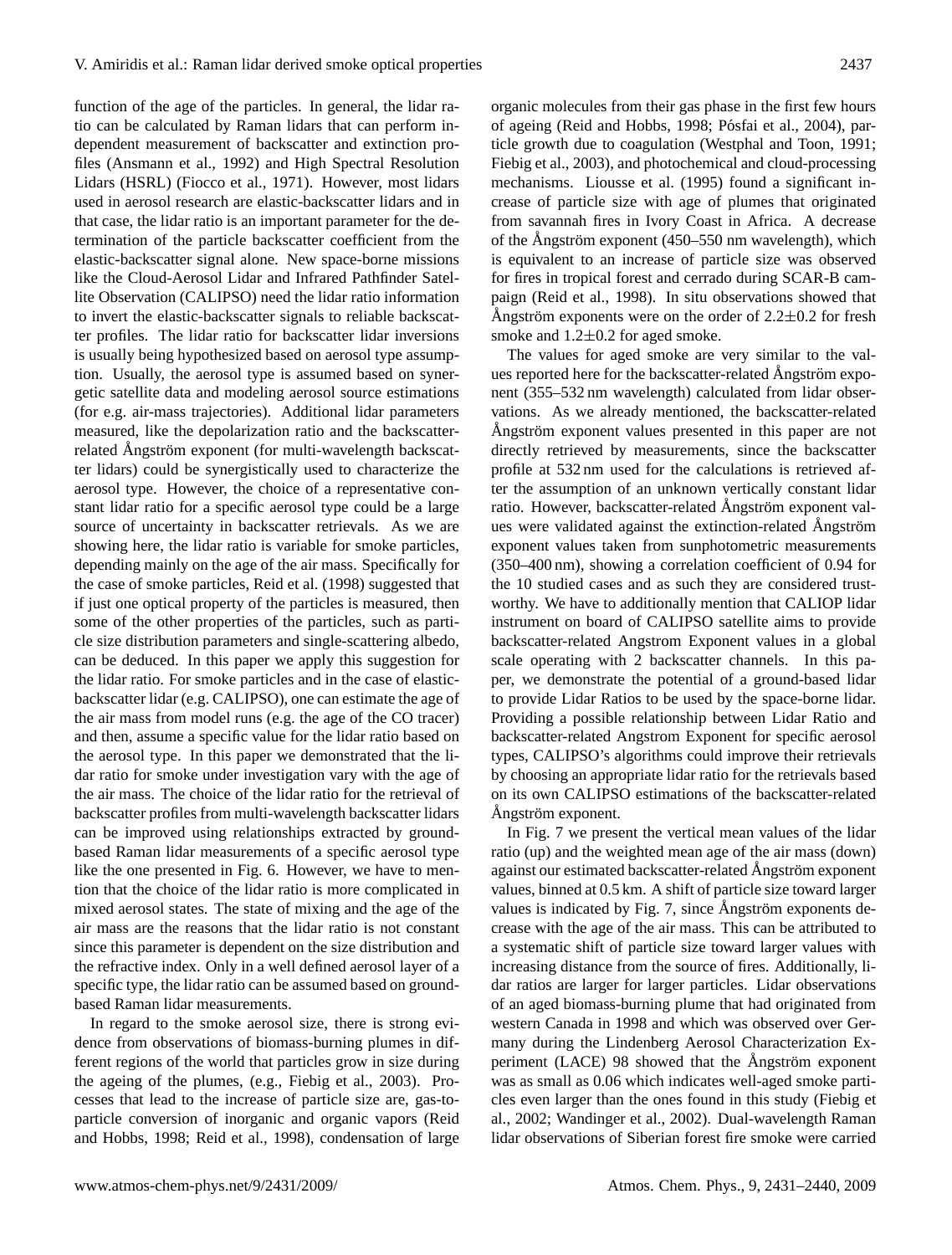

**Fig. 7.** (Up) Vertical mean values of the Lidar Ratio versus the backscatter-related Ångström exponent estimated from the backscatter coefficients at 355 and 532 nm, calculated for height ranges of smoke presence. (Down) Vertical mean values of the weighted mean age of the carbon monoxide tracer versus the backscatter-related Ångström exponent estimated from the backscatter coefficients at 355 and 532 nm, calculated for height ranges of smoke presence.

out at Tokyo on 21 May 2003 (Murayama et al., 2004). Smaller particles than those observed in Leipzig on 29 May 2003 were found with an Angström exponent on the order of 1.35. It has to be emphasized here that the extinction-related and the backscatter-related Ångström exponents can differ and a direct comparison between these parameters is not in general appropriate. However, it has been shown by Müller et al. (2005) that the lidar ratio at 355 and 532 nm for smoke particles is almost equal. No spectral variability of the lidar ratio is mathematically translated to the equivalent of the Angström exponents for the extinction and the backscatter. Finally, we have to mention that the fires described here and the fires discussed in the cited literature, certainly have different properties. Thus, conclusions regarding the increase of particle size with ageing have to be treated with caution to each case (depending on source characteristics) and are subject for future studies.

#### **4 Summary and conclusions**

In this paper, Raman lidar measurements for ten selected cases during 2001–2005, when air masses were advected over Thessaloniki from regions with intense fire activity, have been presented, in terms of extinction (355 nm) and backscatter coefficient (355 and 532 nm) and the corresponding lidar ratio (355 nm) and backscatter-related Ångström exponent (355/532 nm). Lidar ratios in the range of 32–103 sr were observed for smoke particles, while the backscatterrelated Ångström exponent varied between 0.5 and 2.4.

Knowledge of the optical properties of smoke in Southeastern Europe is very important for climatic studies, taking also into account the increasing trend of fires during the last decade. It was found that the optical characteristics of smoke aerosol were variable and this behaviour was mainly attributed to the fact that the burned regions are located in variable distances from the lidar station of Thessaloniki which affects the optical characteristics of the advected observed smoke aerosols due to different ageing processes. To justify this assumption we compared the lidar ratio at 355 nm (directly measured) and the backscatter-related Angström exponent (estimation), which is mainly depended on particle size, with dispersion model estimations of the mean age of the carbon monoxide produced by the fires and advected over our site. Our results show that particle size is likely to increase with the age of the advected air mass. The increase of smoke particle size with age has fundamental implications for climate modeling and could be combined with modeling efforts to better constrain the radiative effect of biomass burning aerosols on regional/global scales. Finally, the correlation of the lidar ratio with the age of the air mass and the size of the particles found in this study is considered valuable information to be used by backscatter lidar inversion algorithms in case of smoke presence for reducing uncertainty in the aerosol backscatter coefficient determination due to the lidar ratio assumption, starting from a simply elastic backscatter lidar as the first satellite-borne operation lidar CALIPSO. However, we have to mention that the agricultural fires described here could not be representative for all fires and the whole globe. Thus, conclusions regarding the increase of lidar ratio with ageing have to be treated with caution to each case (depending on source characteristics) and are subject for future studies.

*Acknowledgements.* This work was funded by the European Commission in the framework of the EARLINET (EVR1- CT1999-40003) project. The fire position data (hot spots) were obtained from ATSR World Fire Atlas (European Space Agency – ESA/ESRIN). EG acknowledges the support of the GSRT-PENED project. SK acknowledges the Research Committee of the Aristotle University of Thessaloniki for the excellence award in "Investigation of aerosol concentration in Thessaloniki area with the use of ground/based and satellite measurements".

Edited by: A. Nenes

## **References**

- Abel, S. J., Haywood, J. M., Haywood, E. J., Li, J., and Buseck, P. R.: Evolution of biomass burning aerosol properties from an agricultural fire in southern Africa, Geophys. Res. Lett., 30(15), 1783, doi:10.1029/2003GL017342, 2003.
- Amiridis, V., Balis, D. S., Kazadzis, S., Bais, A., Giannakaki, E., Papayannis, A., and Zerefos, C.: Four-year aerosol observations with a Raman lidar at Thessaloniki, Greece, in the framework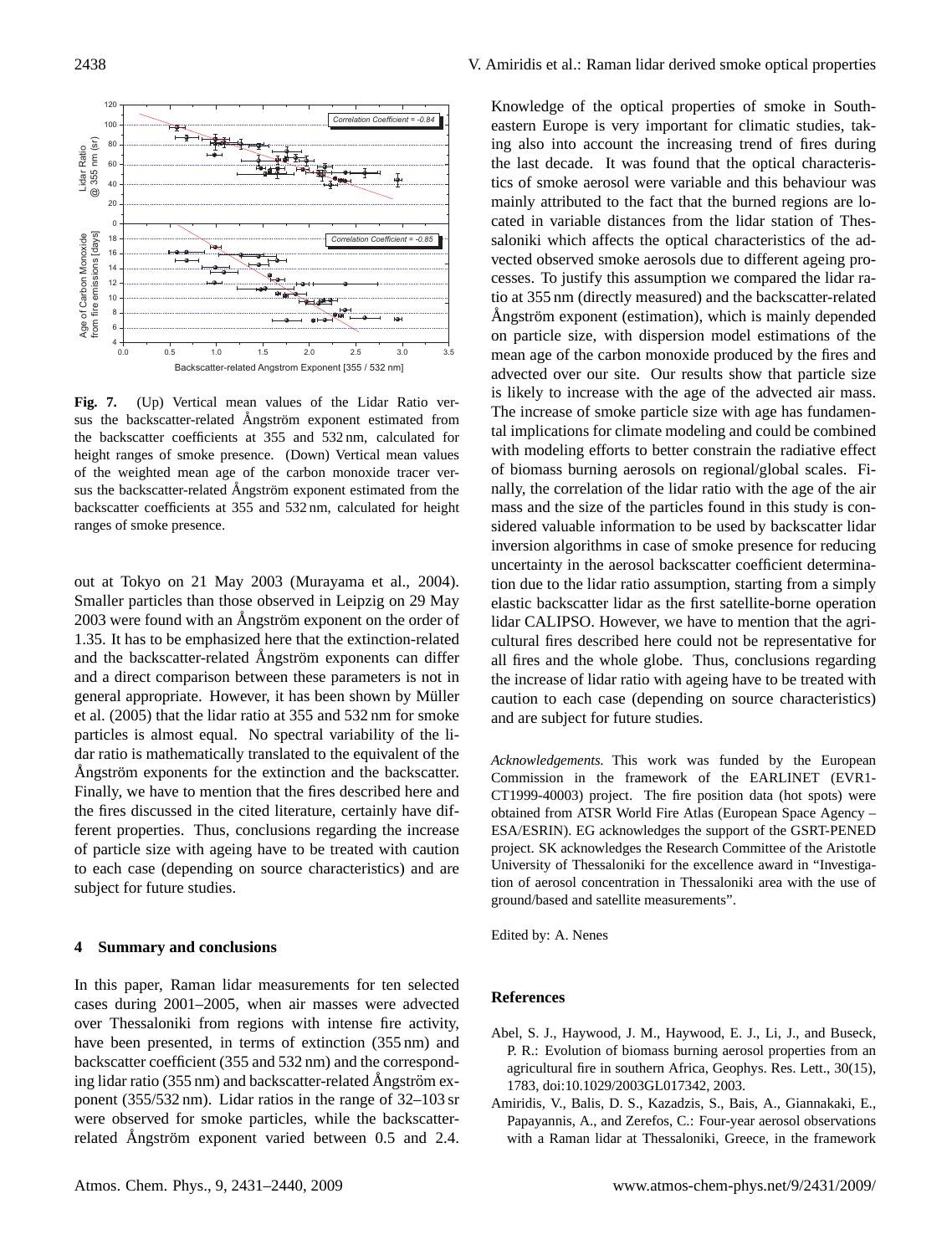of European Aerosol Research Lidar Network (EARLINET), J. Geophys. Res., 110, D21203, doi:10.1029/2005JD006190, 2005.

- Andreae, M. O., Fishmanm, J., Lindesay, J., et al.: The Southern Tropical Atlantic Region experiment (STARE): transport and atmospheric chemistry near the Equator – Atlantic (TRACE-A) and Southern African fire/atmosphere research initiative (SA-FARI): an introduction, J. Geophys. Res., 101, 23519–23520, 1996.
- Ansmann, A., U. Wandinger, M. Riebesell, et al.: Independent measurement of extinction and backscatter profiles in cirrus clouds using a combined Raman elastic-backscatter lidar, Appl. Opt., 31, 7113, 1992.
- Balis, D., Papayannis, A., Galani, E., Marenco, F., Santacesaria, V., Hamonou, E., Chazette, P., Ziomas, I., and Zerefos, C.: Tropospheric LIDAR aerosol measurements and Sun photometric observations at Thessaloniki, Greece, Atmos. Environ., 34, 925– 932, 2000.
- Balis, D., Amiridis, V., Zerefos, C., and Papayannis, A.: Verification of the experimental determination of the lidar overlap profile by a Raman lidar, paper presented at International Laser Radar Conference, Def. Res. and Dev. Can., Quebec, BC, Canada, 2002.
- Balis, D., V. Amiridis, C. Zerefos, et al.: Raman lidar and Sunphotometric measurements of aerosol optical properties over Thessaloniki, Greece during a biomass burning episode, Atmos. Environ., 37, 4529–4538, 2003.
- Böckmann, C., Wandinger, U., Ansmann, A., et al.: Aerosol lidar intercomparison in the framework of the EARLINET project: 2. Aerosol backscatter algorithms, Appl. Opt., 43, 977–989, 2004.
- Bösenberg, J., Wandinger, U., Ansmann, A., et al.: EARLINET: A European Aerosol Research Lidar Network to establish an aerosol climatology, Max Planck Inst. for Meteorol., Hamburg, Germany, Rep. 348, 155–158, 2003.
- Dozier, J.: A method for satellite identification of surface temperature fields of subpixel resolution, Remote Sens. Environ., 11, 221–229, 1981.
- Eck, T. F., Holben, B. N., Ward, D. E., et al.: Characterization of the optical properties of biomass burning aerosols in Zambia during the 1997 ZIBEE field campaign, J. Geophys. Res., 106, 3425– 3448, 2001.
- Ferrare, R. A., Fraser, R., and Kaufman, Y. J.: Satellite measurements of large-scale air pollution: measurements of forest fire smoke, J. Geophys. Res., 95, 9911–9925, 1990.
- Fiebig, M., Petzold, A., Wandinger, U., Wendisch, M., Kiemle, C., Stifter, A., Ebert, M., Rother, T., and Leiterer, U.: Optical closure for an aerosol column: Method, accuracy, and inferable properties, applied to a biomass-burning aerosol and its radiative forcing, J. Geophys. Res., 107(D21), 8130, doi:10.1029/2000JD000192, 2002.
- Fiebig, M., Stohl, A., Wendisch, M., Eckhardt, S., and Petzold, A.: Dependence of solar radiative forcing of forest fire aerosol on ageing and state of mixture, Atmos. Chem. Phys., 3, 3881–3891, 2003,

[http://www.atmos-chem-phys.net/3/3881/2003/.](http://www.atmos-chem-phys.net/3/3881/2003/)

- Fiocco, G., Benedetti-Michelangeli, G., and Maischberger, K.: Measurement of temperature and aerosol to molecule ratio in the troposphere by optical radar, Nature, 229, 78, 1971.
- Forster, P., Ramaswamy, V., Artaxo, P., et al.: Changes in Atmospheric Constituents and in Radiative Forcing, in: Climate

Change 2007: The Physical Science Basis. Contribution of Working Group I to the Fourth Assessment Report of the Intergovernmental Panel on Climate Change, edited by: Solomon, S., Qin, D., Manning, M., Chen, Z., Marquis, M., Averyt, K. B., Tignor, M., and Miller, H. L., Cambridge University Press, Cambridge, UK and New York, NY, USA, 2007.

- Hansen, M., DeFries, R., Townshend, J. R. G., and Sohlberg, R.: Global land cover classification at 1 km resolution using a decision tree classifier, Intern. J. Remote Sens., 21, 1331–1365, 2000.
- Hobbs, P. V., Reid, J. S., Herring, J. A., et al.: Particle and trace gas measurements in the smoke from prescribed burns of forest products in the Pacific Northwest, in: Biomass Burning and Global Change, edited by: Levine, J. S. MITPress, Cambridge, MA, USA, 697–715, 1996.
- Hobbs, P. V., Reid, J. S., Herring, J. A., et al.: Particle and trace-gas measurements in the smoke from prescribed burns of forest products in the Pacific Northwest, in Biomass Burning and Global Change, edited by: Levine, J. S., MIT Press, Cambridge, MA., USA, 697–715, 1997.
- Intergovernmental Panel on Climate Change (IPCC), Climate Change 2001: The Science of Climate Change, Technical Summary of the Working Group I Report, Cambridge Univ. Press, New York, 2001.
- Kasischke, E. S. and Bruhwiler, L. P.: Emissions of carbon dioxide, carbon monoxide, and methane from boreal forest fires in 1998, J. Geophys. Res., 108(D1), 8146, doi:10.1029/2001JD000461, 2003.
- Kaufman, Y. J., Setzer, A., Ward, D., et al.: Biomass burning airborne and spaceborne experiment in the Amazonas (BASE-A), J. Geophys. Res., 97, 14581–14599, 1990.
- Kaufman, Y. J., Hobbs, P. V., Kirchhoff, V. W. J. H., et al.: Smoke, clouds, and radiationBrazil (SCAR-B) experiment, J. Geophys. Res., 103, 31783–33808, 1998.
- Korontzi, S., McCarty, J., Loboda, T., et al.: Global distribution of agricultural fires in croplands from 3 years of Moderate Resolution Imaging Spectroradiometer (MODIS) data, Global Biogeochem. Cy., 20, doi:10.1029/2005GB002529, 2006.
- Liousse, C., Devaux, C., Dulac, F., et al.: Aging of savanna biomass burning aerosols: Consequences on their optical properties, J. Atmos. Chem., 22, 1–17, 1995.
- Matthias, V., Freudenthaler, V., Amodeo, A., et al.: Aerosol lidar intercomparison in the framework of EARLINET project: 1. Instruments, Appl. Opt., 43, 961–976, 2004.
- Mattis, I., Ansmann, A., Wandinger, U., and Müller, D.: Unexpectedly high aerosol load in the free troposphere over central Europe in spring/ summer 2003, Geophys. Res. Lett., 30(22), 2178, doi:10.1029/2003GL018442, 2003.
- Müller, D., Mattis, I., Wandinger, U., Ansmann, A., Althausen, D., and Stohl, A.: Raman lidar observations of aged Siberian and Canadian forest fire smoke in the free troposphere over Germany in 2003: Microphysical particle characterization, J. Geophys. Res., 110, D17201, doi:10.1029/2004JD005756, 2005.
- Murayama, T., Mller, D., Wada, K., et al.: Characterization of Asian dust and Siberian smoke with multi-wavelength Raman lidar over Tokyo, Japan in spring 2003, Geophys. Res. Lett., 31, L23103, doi:10.1029/2004GL021105, 2004.
- Pappalardo, G., Amodeo, A., Pandolfi, M., et al.: Aerosol lidar intercomparison in the framework of the EARLINET project: 3. Raman lidar algorithm for aerosol extinction, backscatter, and